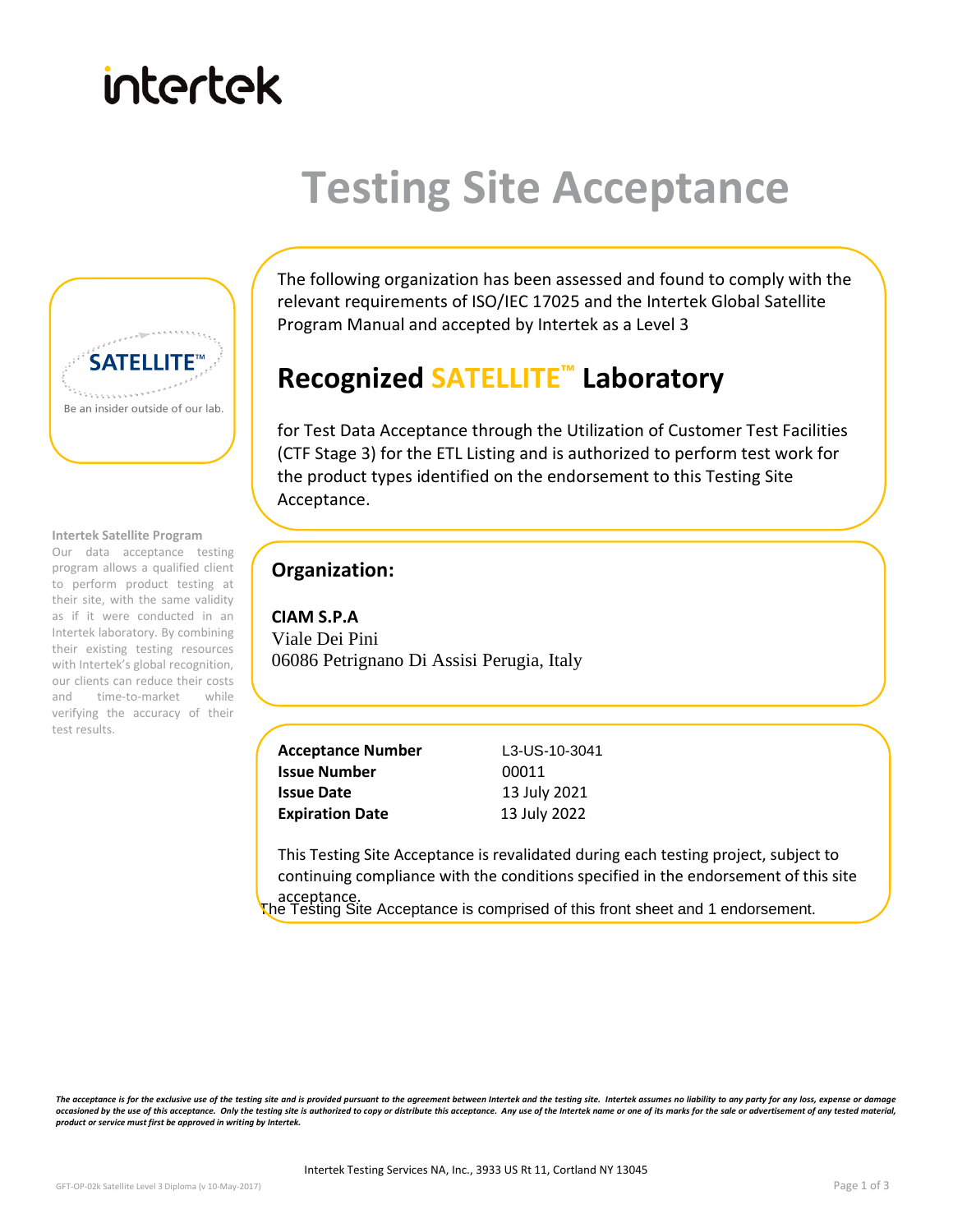

### **Testing Site Acceptance**



The details below define the conditions applicable to the Testing Site Acceptance granted to the Laboratory. The acceptance is subject to the laboratory's continuing compliance with the applicable rules according to Intertek's **SATELLITE™** Laboratory Program.

#### **Scope of Acceptance:**

| Standard                 | Description                                    | Date & Edition       |
|--------------------------|------------------------------------------------|----------------------|
|                          | Safety for Commercial Refrigerators and        | 2010                 |
| <b>UL 471</b>            | Freezers,                                      | Ed.10+R:12Sep2019]   |
| CAN/CSA C22.2 No. 120-13 | Refrigeration Equipment                        | 03/01/2013           |
|                          | <b>Commercial Cooking</b>                      | 05/01/2017, Includes |
| CSA C22.2 NO. 109-17     | Appliances                                     | Update No. 1 (2021)  |
|                          |                                                |                      |
|                          | Safety for Commercial Electric Cooking         | Tenth Edition, Dated |
| <b>UL 197</b>            | Appliances,                                    | March 17, 2010 Rev.  |
|                          |                                                | 01/26/2018           |
| NSF/ANSI 2-2019          | Food Equipment                                 | 11/01/2019           |
|                          | Commercial cooking, rethermalization,          |                      |
| <b>NSF/ANSI 4-2019</b>   | and powered hot food holding and               | 02/01/2020           |
|                          | transport equipment                            |                      |
| <b>NSF/ANSI 7-2019</b>   | Commercial refrigerators                       | 04/01/2020           |
|                          | and freezers                                   |                      |
| <b>BS EN ISO 23953-</b>  | Refrigerated display cabinets. Classification, | 11/30/2015           |
| 2:2015                   | requirements and test conditions               |                      |

The acceptance is for the exclusive use of the testing site and is provided pursuant to the agreement between Intertek and the testing site. Intertek assumes no liability to any party for any loss, expense or damage occasioned by the use of this acceptance. Only the testing site is authorized to copy or distribute this acceptance. Any use of the Intertek name or one of its marks for the sale or advertisement of any tested material, *product or service must first be approved in writing by Intertek.*